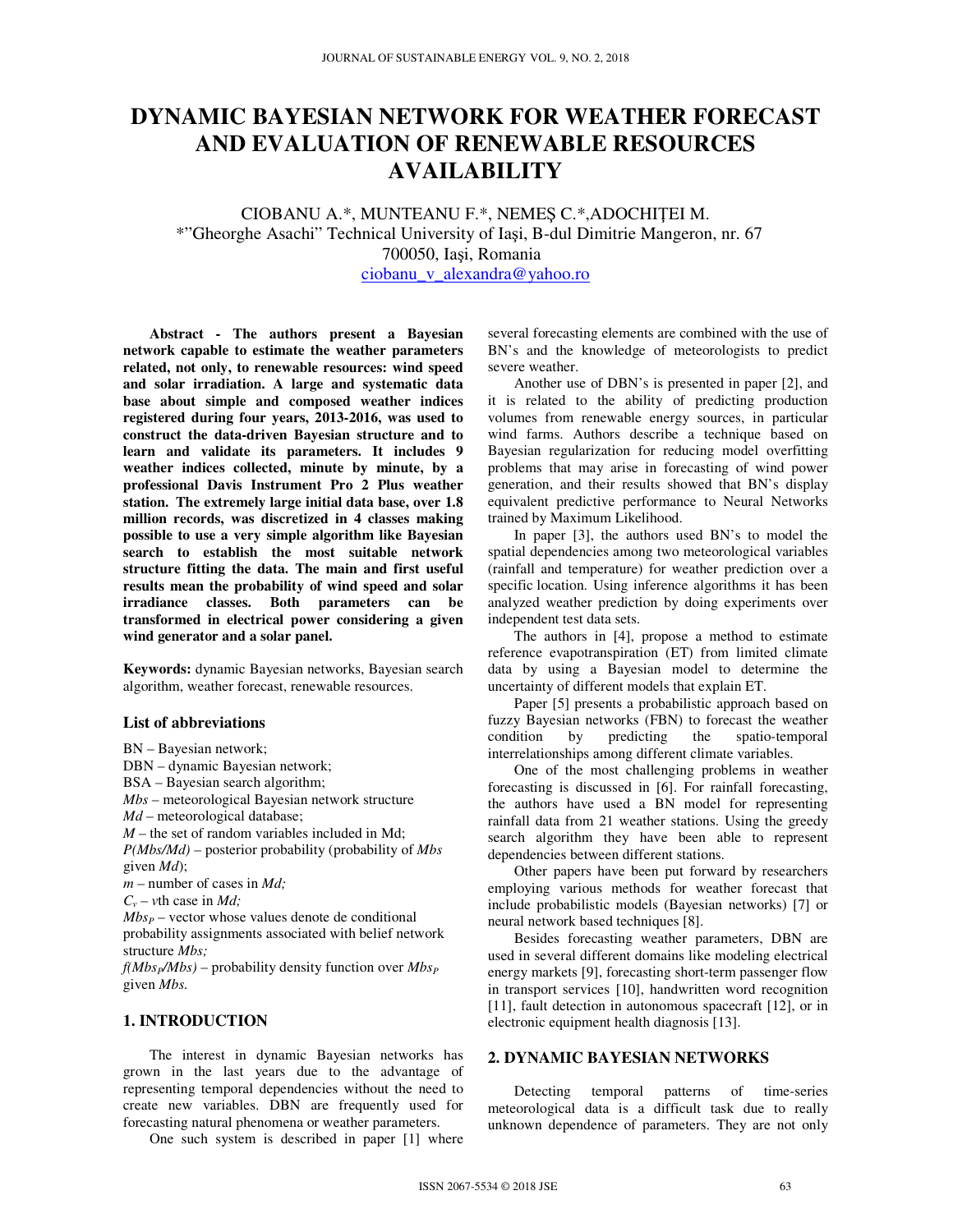pure random variables but their dependencies are random also. That's why the weather forecast keeps always the "probable" attribute even for short-time intervals.

As it was mentioned above, DBN can be used to extend the ability of BN for belief calculations related to dynamically changing processes.

In principle, there are two techniques for a time depending process:

- Time slice approach consisting in capturing the evolving process states in time steps, as depicted in Fig. 1;
- Decomposing the BN in identical models or submodels multiplied over each time step as detailed in Fig. 2.



**Fig. 1. Dynamic Bayesian network modeling a time steps process evolution** 

In this paper the authors used an adapted version of DBN compared to what it was presented in [14] and implemented in Genie software package [15], according to Fig. 2.

#### **2.1. Weather database**

The information about the weather, targeting the wind speed and solar irradiation as renewable resources, was registered minute by minute during 4 years, between 2013 and 2016.

A professional Davis Instrument weather station type Vantage Pro2 Plus was used to collect the information about 9 weather parameters, simple or composed, are presented in table 1.

The station recorded over 1.8 million data rows with some inevitable errors or missing values.

There was necessary to clean the data, replace with zero, average values or near similar values using different robust techniques to avoid wrong records on data chains while keeping an acceptable accuracy of final results [16]. A discretization procedure was necessary with a view to find the Bayes network structure.



**Fig. 2. Multiplied temporal Bayesian network** 

**Table 1. Indices recorded for weather forecast** 

| Weather<br>parameter and acronym in<br>DRN<br>(random variable) | Accuracy                           | Range                              | Units            |  |  |
|-----------------------------------------------------------------|------------------------------------|------------------------------------|------------------|--|--|
| Evapotranspiration $-ET$ ( $ET$ )                               | $5\%$                              | $0 - 19999.9$                      | mm               |  |  |
| Barometric pressure $-$ Bar (B)                                 | $0.8$ mm $Hg$<br>1.0 <sub>mb</sub> | 410 - 820 mm Hg<br>$540 - 1100$ mb | mm Hg<br>mb      |  |  |
| Outside humidity -<br>Out humid (OU)                            | 3%                                 | $0\% - 100\%$                      | $\%$             |  |  |
| Solar irradiance - Solar rad<br>(SR)                            | 5%                                 | $0 - 1800$                         | W/m <sup>2</sup> |  |  |
| Outside temperature -<br>Temp out (TO)                          | 0.5                                | $-40 - +65$                        | $^{0}C$          |  |  |
| Wind speed – Wind speed<br>(WS)                                 | 5%                                 | $1 - 67$                           | m/s              |  |  |
| Heat index $-$ <b>Heat index</b> ( $\textbf{H}\textbf{I}$ )     | 1.5                                | $-40 - +74$                        | $^{0}C$          |  |  |
| THW index $-$ THW index<br>(THW)                                | $\overline{c}$                     | $-68 - +64$                        | $^{0}C$          |  |  |
| THSW index - THSW index<br>(THSW)                               | $\mathfrak{D}$                     | $-68 - +64$                        | $^0C$            |  |  |

#### **2.2. Bayesian searching algorithm**

There are many learning methods to find a suitable Bayesian network structure fitting a set of database cases. One of the simplest is Bayesian Search Algorithm (BSA) clearly presented in [17]. The essence of this algorithm is based on finding the most probable Bayes network structure given a database and calculating *P(Mbs|Md)*.

Let consider the following assumptions and notations:

BSA compares two or more Bayesian network structures  $(Mbs_i, Mbs_j, Mbs_k, ...)$  generated by the same data base *Md* and calculates the conditional probability ratio according to fundamental rule of probability: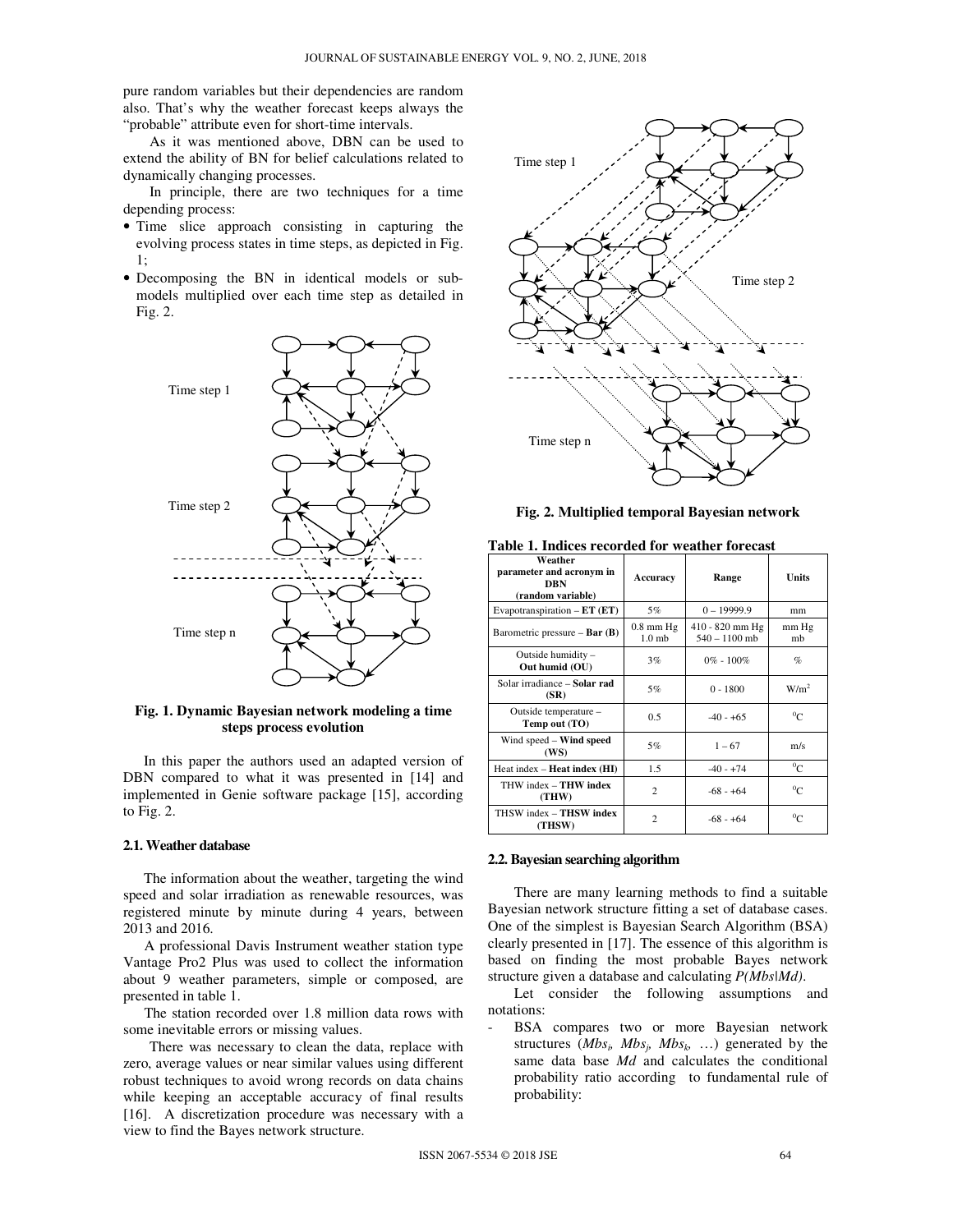$$
\frac{P(Mbs_i|Md)}{P(Mbs_j|Md)} =
$$
\n
$$
= \frac{P(Mbs_i, Md)/P(Md)}{P(Mbs_j, Md)/P(Md)} = \frac{P(Mbs_i, Md)}{P(Mbs_j, Md)}
$$
\n(1)

The unique database M includes the meteorological variables:

$$
M \equiv \{ET, B, OU, SR, TO, WS, H, THSW, THW\} \quad (2)
$$

which are the conditional dependent variables of *Mbs*.

- A database row of variables means a case. The cases are assumed to be conditional independent
- and this is expressed by the equation

$$
P(Mbs, Md) = \int_{Mbs_P} \left[ \prod_{v=1}^{m} P(C_v | Mbs, Mbs_P) \right] \times f(Mbs_P | Mbs)P(Mbs) dMbs_P
$$
 (3)

The continuous recorded variables were discretized in 4 classes without missing values.

Based on the above mentioned assumptions, as it was demonstrated in [17],

$$
P(Mbs, Md) = P(Md) \prod_{i=1}^{n} \prod_{j=1}^{q_i} \frac{(r_i - 1)!}{(N_{ij} + r_i - 1)!} \prod_{k=1}^{r_i} N_{ijk}!
$$
 (4)

where

- *n* is the number of discrete  $x_i$  variables;
- every variable has  $r_i$  values  $(v_{i1}, v_{i2}, \ldots, v_{iri});$
- $-q_i$  is the unique instantaneous value of the set of parents  $\pi_i$  of the variable  $x_i$  in *Md*;
- $N_{ijk}$  is the number of cases in  $Md$  in which the variable  $x_i$  has the value  $v_{ik}$  while the set of variables *πi* is instantiated as *wij*; consequently,

$$
N_{ij} = \sum_{k=1}^{r_j} N_{ijk}
$$
 (5)

The BSA find the optimal structure reducing the number of possible structures considering equal priors  $P(Mbs) = C$  on *Mbs* and maximizing  $P(Mbs|Md)$ . Eq. 4 becomes

$$
P(M_{bs}, M_d) = C \prod_{i=1}^{n} \prod_{j=1}^{q_i} \frac{(r_i - 1)!}{(N_{ij} + r_i - 1)!} \prod_{k=1}^{r_i} N_{ijk}!
$$
 (6)

Maximum of  $P(M_{bs} | M_d)$  means maximum of the second product:

$$
\max_{M_{bs}} P(M_{bs}, M_d) =
$$
  
=  $C \prod_{i=1}^{n} \max_{\pi_i} \left[ \prod_{j=1}^{q_i} \frac{(r_i - 1)!}{(N_{ij} + r_i - 1)!} \prod_{k=1}^{r_i} N_{ijk}! \right]$  (7)

A more general expression of eq. (7) is fully presented in [17].

# **3. DATA-DRIVEN BAYESIAN NETWORK STRUCTURE**

Fig. 3 shows a sample of 10 data cases of the 9 nondiscretized meteorological variables of *Md*. To apply the BSA it was necessary to use discretized variable values.

The authors' tests proved the BN structure based is depending on year or even on the month of the year which means a real difficulty in establishing a final one. The solution was to ask climate experts opinion and to validate finally the structure according with data and minimize the errors.

Anyway, establish a suitable structure for weather forecast remains an extreme complex task associated with errors.

|                | Date<br>Time                             |  | Temp              | Wind<br>Out |                        |                                                                       | Heat                           | THW   |            | THSW                            | Bar |                                              | Solar  |           | EТ   |      |      |  |
|----------------|------------------------------------------|--|-------------------|-------------|------------------------|-----------------------------------------------------------------------|--------------------------------|-------|------------|---------------------------------|-----|----------------------------------------------|--------|-----------|------|------|------|--|
| 1              |                                          |  |                   |             | out                    | humid                                                                 | speed                          | index |            | index                           |     | index                                        |        |           | rad  |      |      |  |
| $\overline{2}$ | 1/1/2016                                 |  | 00:01             |             | $-6.80$                | 69.00                                                                 | 0.90                           |       | $-6.90$    | $-8.20$                         |     | $-10.70$                                     | 771.70 |           | 0.00 |      | 0.00 |  |
| 3              | 1/1/2016                                 |  | 00:02             |             | $-6.80$                | 69.00                                                                 | 1.30                           |       | $-7.00$    | $-9.40$                         |     | $-11.90$                                     | 771.80 |           | 0.00 |      | 0.00 |  |
| 4              | 1/1/2016                                 |  | 00:03             |             | 0.00                   | 69.00                                                                 | 0.90                           |       | 0.00       | 0.00                            |     | 0.00                                         | 771.70 |           |      | 0.00 | 0.00 |  |
| 5              | 1/1/2016                                 |  | 00:04             |             | $-6.80$                | 69.00                                                                 | 0.40                           |       | $-7.00$    | $-7.00$                         |     | $-9.50$                                      | 771.70 |           | 0.00 |      | 0.00 |  |
| 6              | 1/1/2016                                 |  | 00:05             |             | $-6.80$                | 69.00                                                                 | 0.40                           |       | $-7.00$    | $-7.00$                         |     | $-9.50$                                      | 771.70 |           | 0.00 |      | 0.00 |  |
| $\overline{7}$ | 1/1/2016                                 |  | 00:06             |             | $-6.80$                | 69.00                                                                 | 0.40                           |       | $-7.00$    | $-7.00$                         |     | $-9.50$                                      | 771.70 |           | 0.00 |      | 0.00 |  |
| 8              | 1/1/2016                                 |  | 00:07             |             | $-6.80$                | 71.00                                                                 | 0.90                           |       | $-7.00$    | $-8.20$                         |     | $-10.70$                                     | 771.70 |           | 0.00 |      | 0.00 |  |
| 9              | 1/1/2016                                 |  | 00:08             |             | $-6.80$                | 71.00                                                                 | 1.30                           |       | $-7.00$    | $-9.40$                         |     | $-11.90$                                     | 771.70 |           | 0.00 |      | 0.00 |  |
| 10             | 1/1/2016                                 |  | 00:09             |             | $-6.90$                | 71.00                                                                 | 1.30                           |       | $-7.10$    | $-9.40$                         |     | $-11.90$                                     | 771.70 |           | 0.00 |      | 0.00 |  |
| a              |                                          |  |                   |             |                        |                                                                       |                                |       |            |                                 |     |                                              |        |           |      |      |      |  |
|                |                                          |  |                   |             |                        |                                                                       |                                |       |            |                                 |     |                                              |        |           |      |      |      |  |
|                | Temp out<br>s02 n10 n2 s07 68 76 s02 0 1 |  |                   |             | Out humid   Wind speed | <b>Heatindex</b><br>$s03$ n7 $0$                                      | <b>THW</b> index<br>s02 n10 n5 |       |            | <b>THSW</b> index<br>s02 n13 n7 |     | Bar<br>s08 769 773 s01 below 102 s01 below ( |        | Solar rad |      |      | FT   |  |
|                | s02 n10 n2 s07 68 76 s02 0 1             |  |                   |             |                        | $s03$ n7 $0$                                                          | s02 n10 n5 s02 n13 n7          |       |            |                                 |     | s08 769 773 s01 below 102 s01 below (        |        |           |      |      |      |  |
|                | s03 n2 5                                 |  | s07 68 76 s02 0 1 |             |                        | s03_n7_0                                                              | $s03$ n5 2                     |       | $s04$ n1 3 |                                 |     | s08 769 773 s01 below 102 s01 below 0        |        |           |      |      |      |  |
|                |                                          |  |                   |             |                        | s02 n10 n2 s07 68 76 s01 below 0 s03 n7 0                             | s02 n10 n5                     |       |            | s02 n13 n7                      |     | s08 769 773 s01 below 102 s01 below          |        |           |      |      |      |  |
|                |                                          |  |                   |             |                        | s02 n10 n2 s07 68 76 s01 below 0 s03 n7 0                             | s02 n10 n5                     |       |            | s02 n13 n7                      |     | s08 769 773 s01 below 102 s01 below (        |        |           |      |      |      |  |
|                |                                          |  |                   |             |                        | s02 n10 n2 s07 68 76 s01 below 0 s03 n7 0                             | s02 n10 n5                     |       |            | s02 n13 n7                      |     | s08 769 773 s01 below 102 s01 below          |        |           |      |      |      |  |
|                | s02 n10 n2 s07 68 76 s02 0 1             |  |                   |             |                        | s03 n7 0                                                              | s02 n10 n5                     |       |            | s02 n13 n7                      |     | s08 769 773 s01 below 102 s01 below (        |        |           |      |      |      |  |
|                | s02 n10 n2 s07 68 76 s02 0 1             |  |                   |             |                        | s03 n7 0                                                              | s02 n10 n5                     |       |            | s02 n13 n7                      |     | s08_769_773 s01_below_102 s01_below          |        |           |      |      |      |  |
|                | s02_n10_n2 s07_68_76 s02_0_1             |  |                   |             |                        | s02 n11 n7 s02 n10 n5 s02 n13 n7                                      |                                |       |            |                                 |     | s08_769_773 s01_below_102 s01_below_0        |        |           |      |      |      |  |
|                | s02_n10_n2 s07_68_76 s02_0_1             |  |                   |             |                        | s02_n11_n7 s02_n10_n5 s02_n13_n7 s08_769_773 s01_below_102 s01_below_ |                                |       |            |                                 |     |                                              |        |           |      |      |      |  |
| n              |                                          |  |                   |             |                        |                                                                       |                                |       |            |                                 |     |                                              |        |           |      |      |      |  |

**Fig. 3 A sample of the continuously (a) and discretized (b) recorded data-cases of meteorological variables of**  *Md*

The BN structure based on 4 years full database is shown in Fig. 4.



**Fig. 4 The BN structure generated using BSA** 

BSA showed the conditional independence of ET from the rest of variables while Heat index is a marginal one.

The conditional probabilities of variables classes are presented in Fig. 5 for the initial time step.

An important aspect in constructing a data-driven BN is the error checking involving the opposite procedure: fitting the resulting BN structure to the data. There are many techniques for this.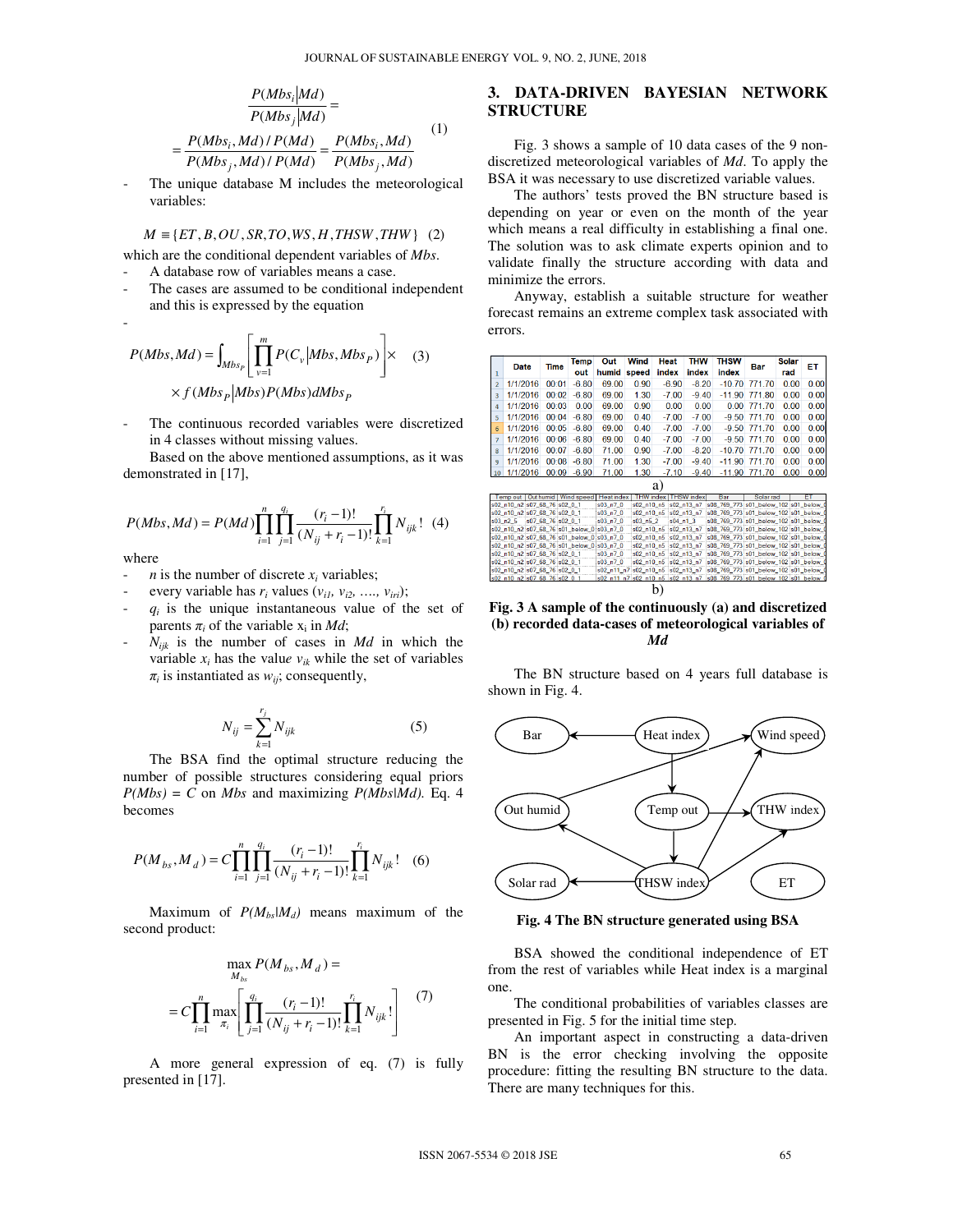

**Fig. 5 Conditional probabilities of meteorological variables classes for the first time step** 

A simple one is to randomly check the results offered by BN as a result of considering the evidence of n-1 variables and see if the  $n<sup>th</sup>$  (THSW in Fig. 6) has the same value as in the data base accordingly.



### **Fig. 6 Randomly setting the evidence for n-1 variables and checking if the nth (e.g. THSW) has the same value like in data base**

A more elegant method is to use specific methods for error checking based on:

- general accuracy which is a numerical  $(\%)$  result showing how many records are correctly estimated by the network from the total; for the BN in Fig. 4, maximum accuracy is 0.8553 for wind speed between 10-12 [m/s] (class s3) and 0.5416 for solar irradiance higher than  $684$  [W/m<sup>2</sup>] (class s4);
- confusion matrix [19] shows the same result in terms of the number of records correctly and incorrectly classified;
- Receiver Operating Characteristic ROC for each of the states of each of the class variables [19]. Fig. 7 shows the ROC for the class s3 of wind speed and associated value for AUC – Area Under ROC while Fig. 8 includes the same information but for class s4 of solar irradiance;
- calibration characteristic could an important measure of performance of a probabilistic model [19].

#### **3.1. Dynamic Bayesian network analysis**

A time step analysis for the BN is a complex one from computing time and computer resources even in the case of a relative simple BN like in Fig. 4.



**Fig. 7 ROC for class s3 [10-12 m/s] of wind speed and AUC=0.7298** 



**Fig. 8 ROC for class s4 [up 684 W/m<sup>2</sup> ] of solar irradiance and AUC=0.6974** 

The DBN was analyzed for a few months due to computer limitations, especially the memory [18]. The authors used an Intel® Core™ i3-2120 CPU @ 3.30 GHz, 64-bit operating system, x64-based processor with 4.00 GB installed RAM.

The BN given in Fig. 4 was generated using the full database records. The corresponding unrolled BN is depicted in Fig. 9 and it was obtained following the technique indicated in Fig. 2 for 5 monthly time steps.

Solar irradiance and wind speed were the target variables for which the corresponding dynamic class probabilities are showed in Fig. 10.

These conditional time-dependent probabilities of renewable resources allow computing the corresponding power generated by given renewable sources.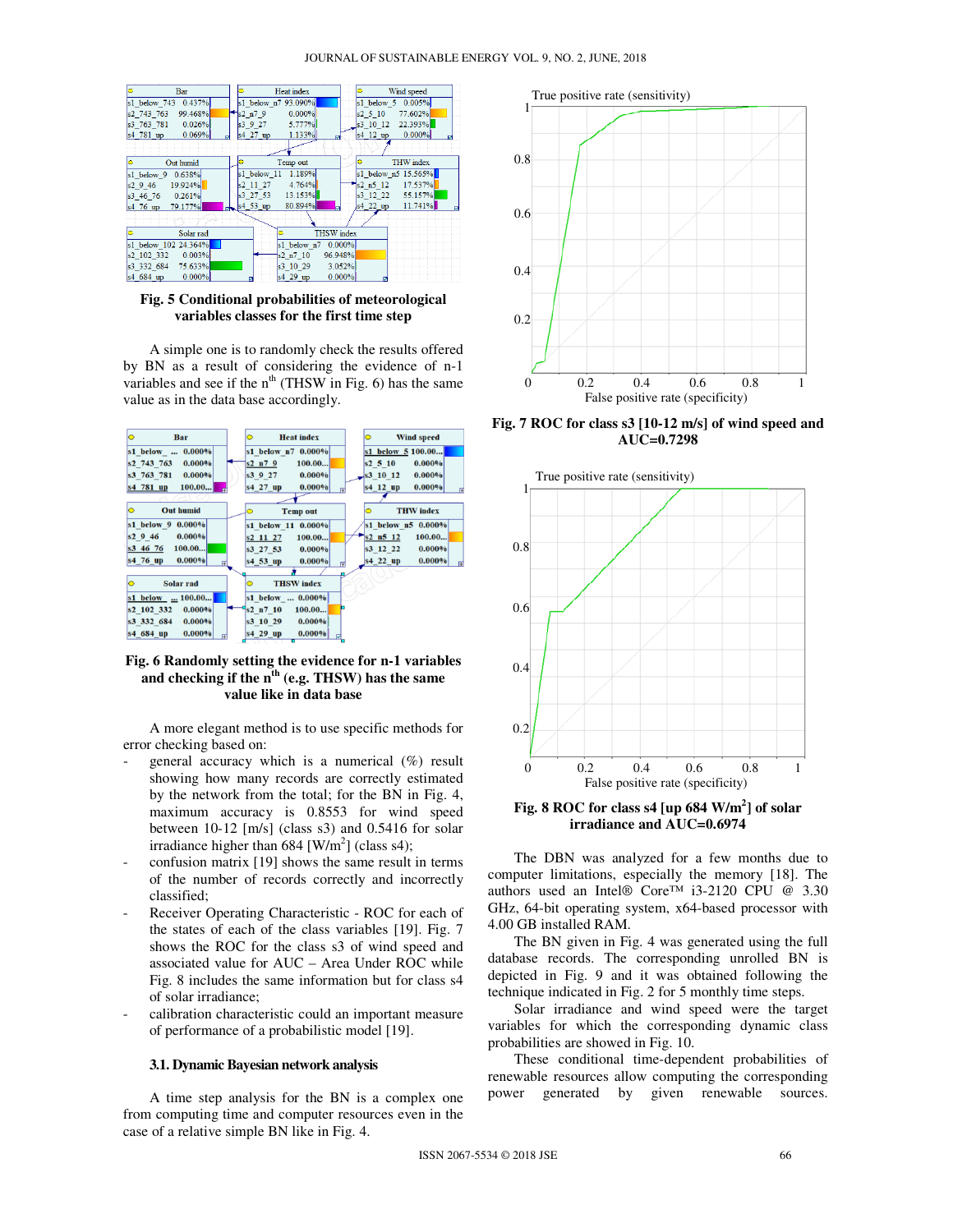

**Fig. 9 The unrolled BN (first time step)** 



**Fig. 10 The dynamic conditional probabilities for wind speed and solar irradiance generated by DBN** 

Details about the probabilities dynamic are given in Fig. 11 and Fig. 12 for wind speed and solar irradiance respectively.

The power generated by wind source is given by:

$$
P_{\text{wind}} = \frac{1}{2} \rho \cdot c \cdot A \cdot v^3 \,[W] \tag{8}
$$

where *c* is the generator efficiency,  $\rho$  is density air  $[kg/m<sup>3</sup>]$ , *A* is the generator area perpendicular to the wind  $[m<sup>2</sup>]$  and *v* is the wind speed [m/s].

For a solar panel, the power generated is given by:

$$
P_{\text{solar}} = S \cdot r \cdot H \cdot P_r \left[ W_p \right]
$$

where *S* is total solar panel area  $[m^2]$ , *r* is solar panel yield or efficiency  $[\%]$ , *H* is the solar irradiance  $[W/m^2]$ , *Pr* is performance ratio (range between 0.5 and 0.90.

(9)